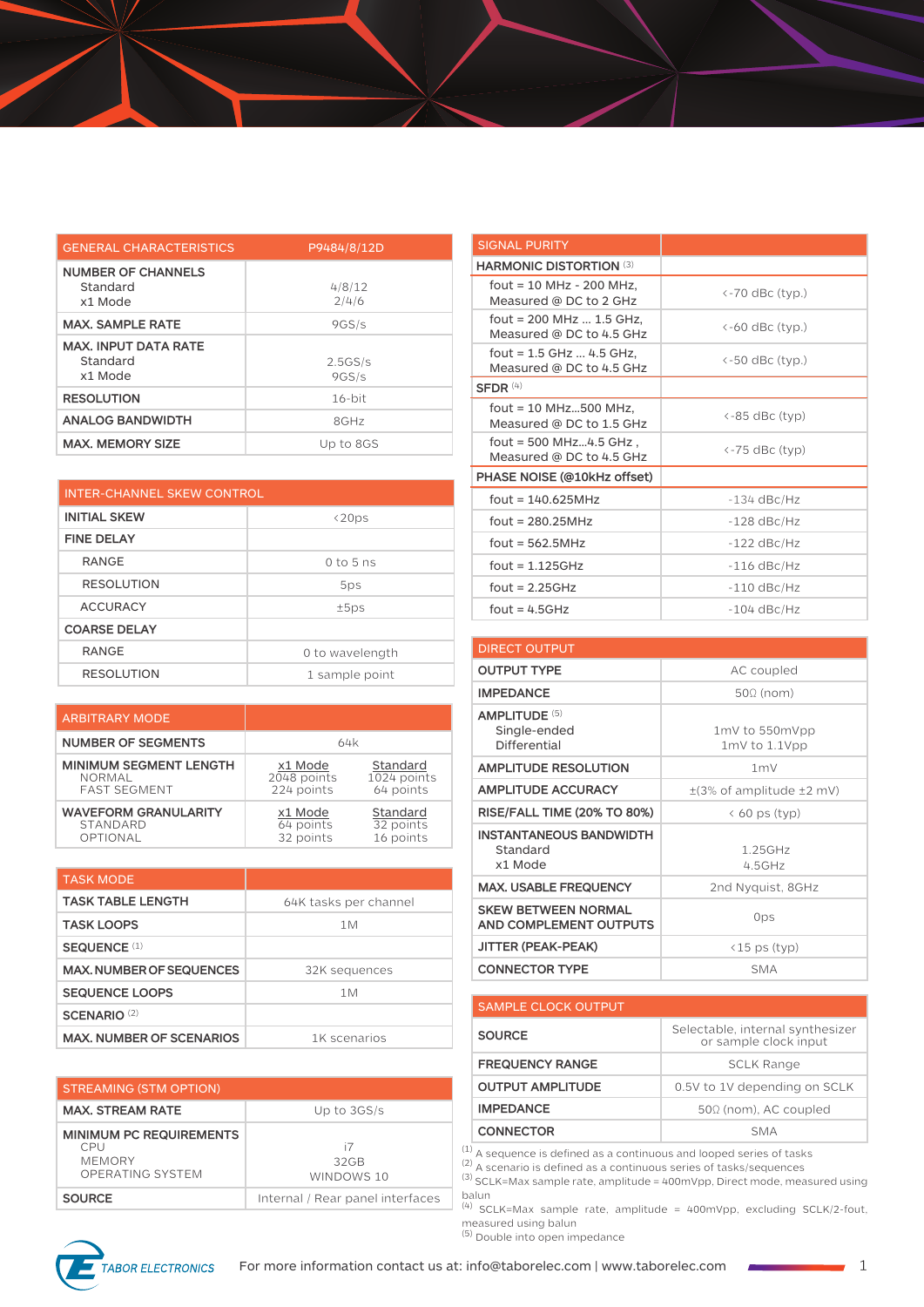## **PROTEUS**<br>Infinite possibilities

| <b>SYNC CLOCK OUTPUT</b>                |                   |
|-----------------------------------------|-------------------|
| <b>AMPLITUDE</b>                        | 500mVpp, typ.     |
| <b>FREQUENCY</b><br>Standard<br>x1 Mode | SCLK/8<br>SCLK/32 |
| <b>WAVEFORM</b>                         | Square            |
| <b>RISE/FALL TIME (20% TO 80%)</b>      | <150ps            |
| <b>IMPEDANCE</b>                        | LVCMOS            |
| <b>CONNECTOR</b>                        | <b>SMP</b>        |

| REFERENCE CLOCK OUTPUT |                                   |
|------------------------|-----------------------------------|
| <b>SOURCE</b>          | Internal TCXO                     |
| <b>WAVEFORM</b>        | Square                            |
| <b>FREQUENCY</b>       | 100MHz or RFF IN                  |
| <b>STABILITY</b>       | $+/- 2.5$ PPM                     |
| <b>AGING</b>           | $+/- 1$ PPM @ $+25$ °C (per year) |
| <b>CONNECTOR</b>       | <b>SMP</b>                        |

| <b>MARKER OUTPUTS</b>              | P9484/8/12D                                 |
|------------------------------------|---------------------------------------------|
| <b>NUMBER OF MARKERS</b>           | 8/16/24                                     |
| <b>OUTPUT TYPE</b>                 | Single Ended                                |
| <b>OUTPUT IMPEDANCE</b>            | $50\Omega$ (nom)                            |
| <b>AMPLITUDE</b>                   |                                             |
| <b>VOLTAGE WINDOW</b>              | ±1.15V                                      |
| <b>RESOLUTION</b>                  | 10mVpp                                      |
| <b>ACCURACY</b>                    | $\pm 7\%$                                   |
| <b>OFFSET</b>                      |                                             |
| <b>RANGE</b>                       | ±0.5V                                       |
| <b>RESOLUTION</b>                  | 10mV                                        |
| <b>ACCURACY</b>                    | $\pm$ (3% of setting+1% of amp $\pm$ 15 mV) |
| <b>RISE/FALL TIME (20% TO 80%)</b> | $<$ 200ps                                   |
| <b>MARKER LENGHT</b>               | 0 - waveform length                         |
| <b>RESOLUTION</b><br>Standard      | 2 pts                                       |
| x1 Mode                            | 8 pts                                       |
| <b>MARKER DELAY</b>                |                                             |
| <b>COARSE DELAY</b>                |                                             |
| <b>RANGE</b>                       | 0 to 2048 points                            |
| <b>RESOLUTION</b>                  |                                             |
| Standard<br>x1 Mode                | 8 points<br>32 points                       |
| <b>FINE DELAY</b>                  |                                             |
| <b>RANGE</b>                       | 0 to 1.2ns                                  |
| <b>RESOLUTION</b>                  | 1ps                                         |
| <b>ACCURACY</b>                    | 15ps                                        |
| <b>CONNECTOR TYPE</b>              | <b>SMP</b>                                  |

| <b>DIGITIZER CHARACTERISTICS (AWT OPTION)</b> |                                                                |
|-----------------------------------------------|----------------------------------------------------------------|
| <b>NUMBER OF CHANNELS</b>                     | $1$ or $2$                                                     |
| <b>INPUT VOLTAGE RANGE</b>                    | 500 mVpp (full scale)                                          |
| <b>INPUT VOLTAGE OFFSET</b>                   | $-2V$ to $+2V$                                                 |
| <b>INPUT FREQUENCY RANGE</b>                  | 9GHz                                                           |
| <b>RESOLUTION</b>                             | 12 bits                                                        |
| <b>ACQUISITION MEMORY</b>                     | Up to max. arbitrary memory                                    |
| <b>SAMPLE CLOCK SOURCES</b>                   | Internal or external                                           |
| <b>INTERNAL CLOCK SOURCE</b>                  | Internal, external reference                                   |
| <b>MAX SAMPLING RATE</b>                      | 5.4GS/s in Single channel mode<br>2.7Gs/s in Dual channel mode |
| <b>MIN SAMPLING RATE</b>                      | 800MS/s                                                        |
| <b>CLOCK ACCURACY</b>                         | <2 ppm                                                         |
| <b>IMPEDANCE</b>                              | 500                                                            |
| <b>COUPLING</b>                               | DC or AC (factory configured)                                  |
| <b>CONNECTOR</b>                              | <b>SMA</b>                                                     |
| <b>TRIGGER SYSTEM</b>                         |                                                                |
| <b>TRIGGER MODES</b>                          | Positive, negative edge                                        |
| <b>TRIGGER SOURCES</b>                        | External, Software, Channel                                    |
| <b>COUPLING</b>                               | DC                                                             |
| <b>IMPEDANCE</b>                              | $50\Omega$ (nominal)                                           |
| <b>LEVEL RANGE</b>                            | >± 2.5 V (nominal)                                             |
| <b>FREQUENCY RANGE</b>                        | DC to 65MHz                                                    |
| CONNECTOR                                     | <b>SMA</b>                                                     |

| <b>TRIGGER INPUTS</b>                                           |                                                                      |
|-----------------------------------------------------------------|----------------------------------------------------------------------|
| <b>RANGE</b>                                                    | $-5$ V to $+5$ V                                                     |
| <b>THRESHOLD</b>                                                | ±5V                                                                  |
| <b>RESOLUTION</b>                                               | 100 mV                                                               |
| <b>SENSITIVITY</b>                                              | 200 mV                                                               |
| <b>JITTER</b><br>Standard<br>x1 Mode<br>Low Trigger Jitter Opt. | 8 SCLK periods<br>32 SCLK periods<br>SQRT(SCLK period^2 + 150e-12^2) |
| <b>LATENCY / SYSTEM DELAY</b><br>Standard<br>x1 Mode            | <900SCLK periods<br><2700 SCLK Periods                               |
| <b>POLARITY</b>                                                 | Pos or Neg                                                           |
| <b>SOURCE</b>                                                   | Selectable between channels                                          |
| <b>INPUT IMPEDANCE</b>                                          | 10 kΩ or 50Ω (nom), DC coupled,<br>factory configured                |
| <b>MAX TOGGLE FREQUENCY</b>                                     | 10MHz (50MHz optional)                                               |
| <b>MINIMUM PULSE WIDTH</b>                                      | 50ns (5ns optional)                                                  |
| <b>CONNECTOR TYPE</b>                                           | <b>SMP</b>                                                           |

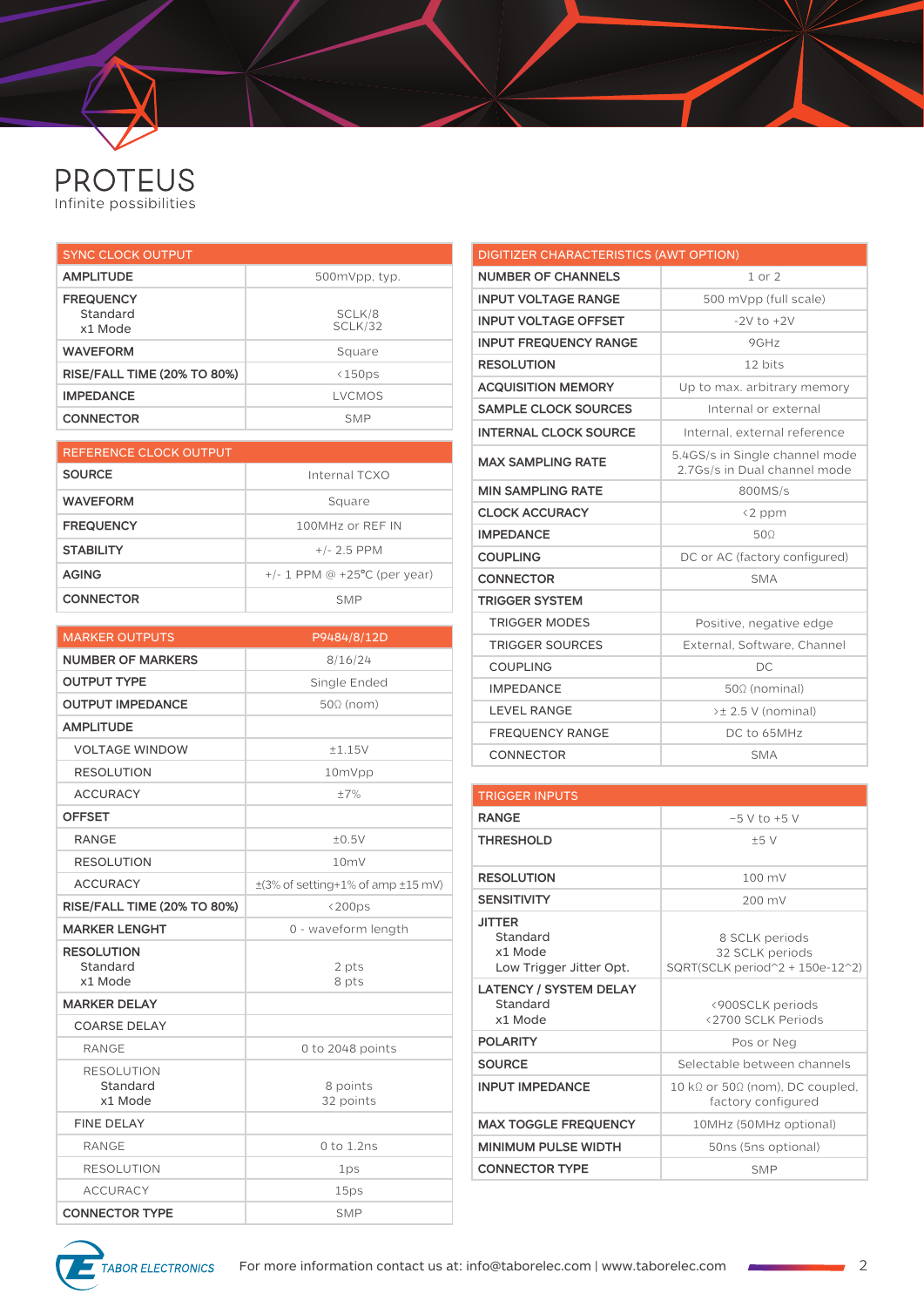| REFERENCE CLOCK INPUT    |                               |
|--------------------------|-------------------------------|
| <b>INPUT FREQUENCIES</b> | 10MHz / 100MHz selectable     |
| <b>LOCK RANGE</b>        | $+1MHz$                       |
| <b>INPUT LEVEL</b>       | 0.6 Vp-p to 1.7 Vp-p          |
| <b>IMPEDANCE</b>         | $50\Omega$ , AC coupled (nom) |
| <b>CONNECTOR TYPE</b>    | <b>SMP</b>                    |

| <b>SAMPLE CLOCK INPUT</b> |                                        |
|---------------------------|----------------------------------------|
| <b>FREQUENCY RANGE</b>    | SCLK Range                             |
| <b>INPUT LEVEL RANGE</b>  | $0.4$ Vpp to $1.2$ Vpp                 |
| <b>DAMAGE LEVEL</b>       | $\left(-0.5V \text{ or } 21.5V\right)$ |
| <b>INPUT IMPEDANCE</b>    | $50\Omega$ nom, AC coupled             |
| <b>CONNECTOR TYPE</b>     | SMA                                    |

| <b>FAST SEGMENT DYNAMIC CONTROL INPUT (OPTIONAL)</b>         |                                                  |
|--------------------------------------------------------------|--------------------------------------------------|
| <b>INPUT SIGNALS</b>                                         | Data 6 bit, Channel select 2 bit,<br>Valid 1 bit |
| <b>SEGMENTS / SEQUENCES</b>                                  | 64 fast                                          |
| <b>DATA RATE</b>                                             | 35MHz                                            |
| <b>MINIMUM LATENCY (Dynamic control input to direct out)</b> |                                                  |
| <b>FAST SEGMENT</b>                                          | $\langle 250ns$                                  |
| <b>NORMAL SEGMENT</b>                                        | $\langle 1 \mu$                                  |
| <b>INPUT LEVEL</b>                                           | I VTTI                                           |
| <b>CONNECTOR</b>                                             | D-SUB 9-Pin                                      |

| <b>DIGITAL UPCONVERTER</b>                                                                          |                                                                                          |  |
|-----------------------------------------------------------------------------------------------------|------------------------------------------------------------------------------------------|--|
| <b>MODES</b>                                                                                        | NCO / Interpolation / IQModulation                                                       |  |
| <b>SAMPLING RATE</b>                                                                                | 1GS/s to Max sample rate                                                                 |  |
| <b>CARRIER FREQUENCY</b>                                                                            |                                                                                          |  |
| <b>RANGE</b>                                                                                        | 0 to 40% of Sampling rate                                                                |  |
| <b>RESOLUTION</b>                                                                                   | 48 bit                                                                                   |  |
| PHASE RANGE                                                                                         | 0 to $360^\circ$                                                                         |  |
| PHASE RESOLUTION                                                                                    | 16 bit                                                                                   |  |
| <b>INTERPOLATION FACTORS</b>                                                                        | x2, x4, x8                                                                               |  |
| <b>IQ FORMAT</b><br><b>IQ PAIR PER CHANNEL</b><br><b>MAX INPUT RATE</b><br><b>NUMBER OF CHANNEL</b> | x2 Mode x4 Mode x8 Mode<br>1 1 or 2<br>1<br>2,500MS/s 2,250MS/s 1,125MS/s<br>2<br>4<br>2 |  |
| <b>SFDR AND HARMONICS</b>                                                                           | Same as Arbitrary                                                                        |  |
| <b>MEMORY</b>                                                                                       | Same as Arbitrary                                                                        |  |

| <b>GENERAL</b>                                                                                  |                                                                                                              |
|-------------------------------------------------------------------------------------------------|--------------------------------------------------------------------------------------------------------------|
| <b>VOLTAGE RANGE:</b>                                                                           | 100 to 264VAC                                                                                                |
| <b>FREQUENCY RANGE:</b>                                                                         | 47Hz to 63Hz                                                                                                 |
| <b>POWER CONSUMPTION:</b>                                                                       | 550W max.                                                                                                    |
| <b>FPGA TYPE</b>                                                                                | Xilinx Kintex UltraScale XCKU060<br>upgradeable to XCKU115                                                   |
| <b>INTERNAL PROCESSING</b><br>CPU<br><b>MEMORY</b><br><b>STORAGE</b><br><b>OPERATING SYSTEM</b> | Intel Pentium 3M Cache, 2.20GHz<br>8GB (Upgradeable)<br>120GB (Upgradeable)<br>WINDOWS 10 IoT                |
| <b>INTERFACE:</b><br><b>USB</b>                                                                 | 1 x front panel USB host (type A)<br>2 x rear panel USB host, (type A)<br>1 x rear panel USB Device (type C) |
| Thunderbolt (Optional)                                                                          | 1 x rear panel Thunderbolt3                                                                                  |
| LAN (BASE-T)                                                                                    | 1 x rear panel RJ45 1000/100/10                                                                              |
| SFP+ (Optional, Replaces RJ45)                                                                  | 1 x rear panel SFP+ 10G Optical                                                                              |
| <b>GPIB (Optional)</b>                                                                          | <b>IEEE 488.2 - GPIB</b>                                                                                     |
| <b>DISPLAY</b>                                                                                  | 1 x rear panel HDMI                                                                                          |
| <b>WEIGHT</b><br>Without Package<br>Shipping Weight                                             | 7.5 kg<br>9 ka                                                                                               |
| <b>DIMENSIONS:</b><br>With feet<br>Without feet                                                 | 175 X 221 x 316 mm (W x H x D)<br>175 X 235 x 316 mm (W x H x D)                                             |
| <b>TEMPERATURE:</b><br><b>OPERATING</b><br><b>STORAGE</b><br><b>WARM UP TIME</b>                | $0^{\circ}$ C to +40 $^{\circ}$ C<br>$-40^{\circ}$ C to $+70^{\circ}$ C<br>15 minutes                        |
| <b>HUMIDITY:</b>                                                                                | 85% RH, non-condensing                                                                                       |
| <b>SAFETY:</b>                                                                                  | CE Marked. EC61010-1:2010                                                                                    |
| EMC:                                                                                            | IEC 61326-1:2013                                                                                             |
| <b>CALIBRATION:</b>                                                                             | 2 years                                                                                                      |
| <b>WARRANTY*:</b>                                                                               | 3 year standard<br>* 1 year standard in India                                                                |